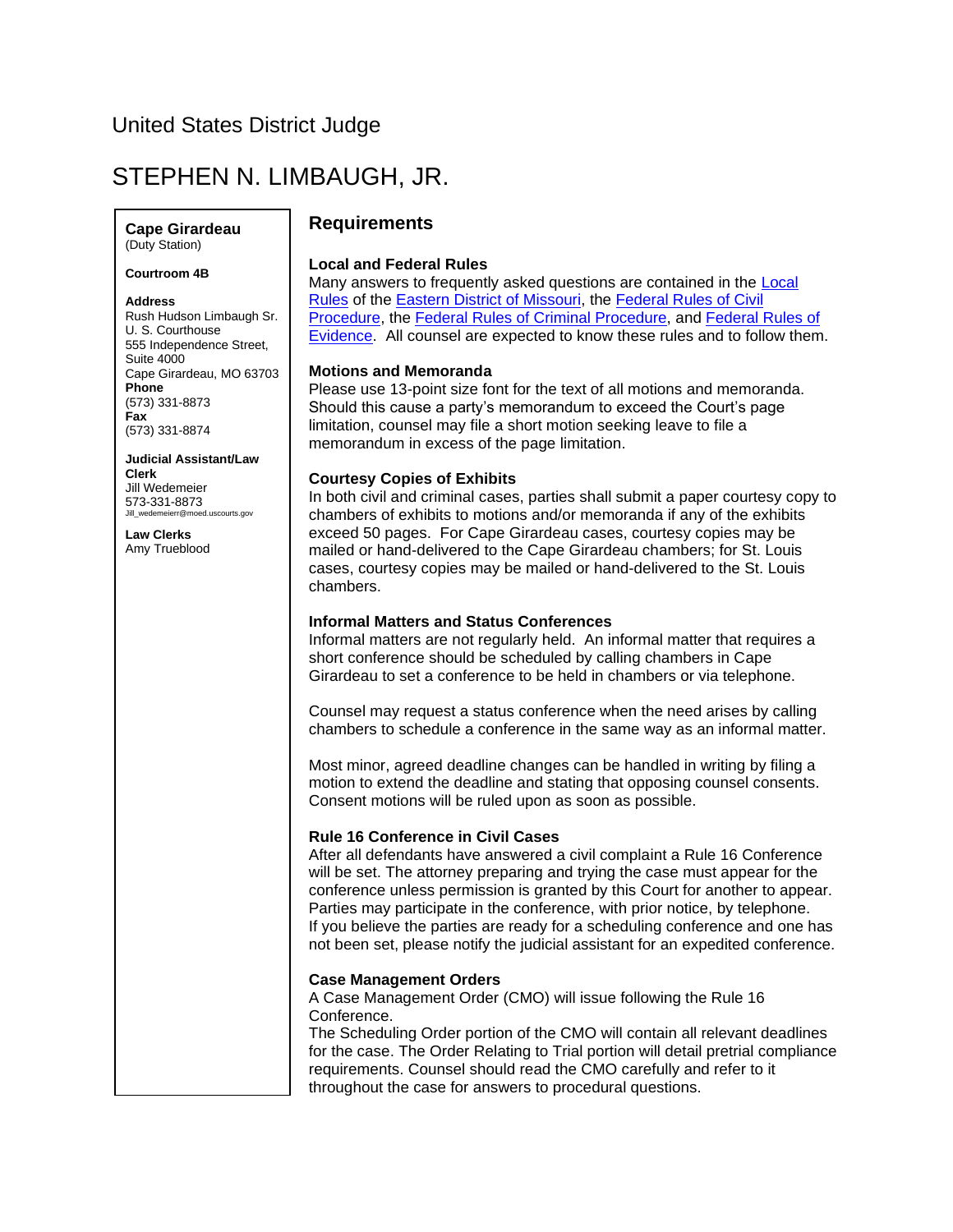## **Court Docket and Settings**

The Court docket is managed by Judge Limbaugh's judicial assistant in Cape Girardeau and by the Case Management Teams in Cape Girardeau and St. Louis. In general, trials and non-expedited hearings on the St. Louis docket will be scheduled in St. Louis the third week of each month; trials and hearings on the Cape Girardeau docket will be scheduled in Cape Girardeau at all other times.

## **Alternative Dispute Resolution**

Civil cases (except habeas corpus) will be referred to [Alternative Dispute Resolution](http://www.moed.uscourts.gov/alternative-dispute-resolution-adr) (ADR) as set out in the CMO. Plaintiff's counsel, or any counsel to whom the parties agree, will be designated as lead counsel who shall work with opposing counsel to select a neutral and notify the judicial assistant of the agreed upon neutral, no later than twenty days from the start of the referral. Please note that once the case has been referred to ADR, those deadlines are binding and may only be extended by order of the Court. Lead counsel will be contacted by the Court if deadlines have expired.

A list of [approved neutrals](http://www.moed2.uscourts.gov/adr/adrall2.asp) and the Court's ADR referral procedure may be obtained from the Clerk's Office. The Court retains the authority to appoint a neutral other than one from the list of approved neutrals.

If a settlement is reached, the Court shall be notified immediately and parties shall file a Stipulation for Dismissal within thirty days. The Court shall also be notified if a settlement is not reached so the case can proceed to trial.

## **Sealed Documents and Protective Orders**

Proposed protective orders submitted to the Court for approval which contemplate the filing of a file or documents under seal must contain a date certain on which the seal will be lifted or the documents returned to the parties. A proposed protective order lacking a date certain for lifting the seal or returning the documents to the parties will be denied without prejudice. Attorneys are also referred to the provisions of E.D.Mo. Local Rule 13.05 concerning sealed documents and files.

## **Trial**

- 1. Time of Trial: Times for starting and adjourning the trial day will be announced at the start of trial. Ordinarily, Court will begin each day at 9:00 a.m. and adjourn at 5:00 or 5:30 p.m. Preliminary matters should be raised during pretrial conference and not at the start of the trial day when the jury and all others are ready to proceed. At the pretrial conference, the Court will be available to resolve preliminary matters, as trial and jury time will not be used to resolve such matters.
- 2. Jury Instructions in Civil Cases: Proposed Jury Instructions shall be submitted by the parties as required in the CMO.
- 3. Voir Dire in Civil and Criminal Cases: After initial questions by the Court, counsel may conduct the voir dire subject to time limits. The voir dire specifics, such as time limits, will be outlined at the pretrial conference. In every case, the Court reserves the right to conduct the voir dire. In such cases, counsel will be encouraged to submit voir dire questions to the Court at least three days before trial.
- 4. Evidentiary Objections: No evidentiary objections shall be argued in the presence of the jury. Counsel may request a bench conference to argue such objections out of the hearing of the jury.
- 5. Recross: Recross is not allowed as a matter of right, but will be allowed if something new is brought out on redirect.
- 6. Opening Statements and Closing Arguments: The time period for such arguments will be decided at the pretrial conference.

## **General Courtroom Rules for Counsel, Parties and Spectators**

- 1. Notify the Deputy Clerk upon arrival and introduce additional counsel, parties, etc.
- 2. Do NOT expect ELMO training the morning of trial. Training is available through the Clerk's Office prior to trial. Please contact the Case Management Team at least one week prior to trial to request a training session and time to practice with equipment.
- 3. Stand when the jury enters the Courtroom and counsel shall stand when speaking. Ask